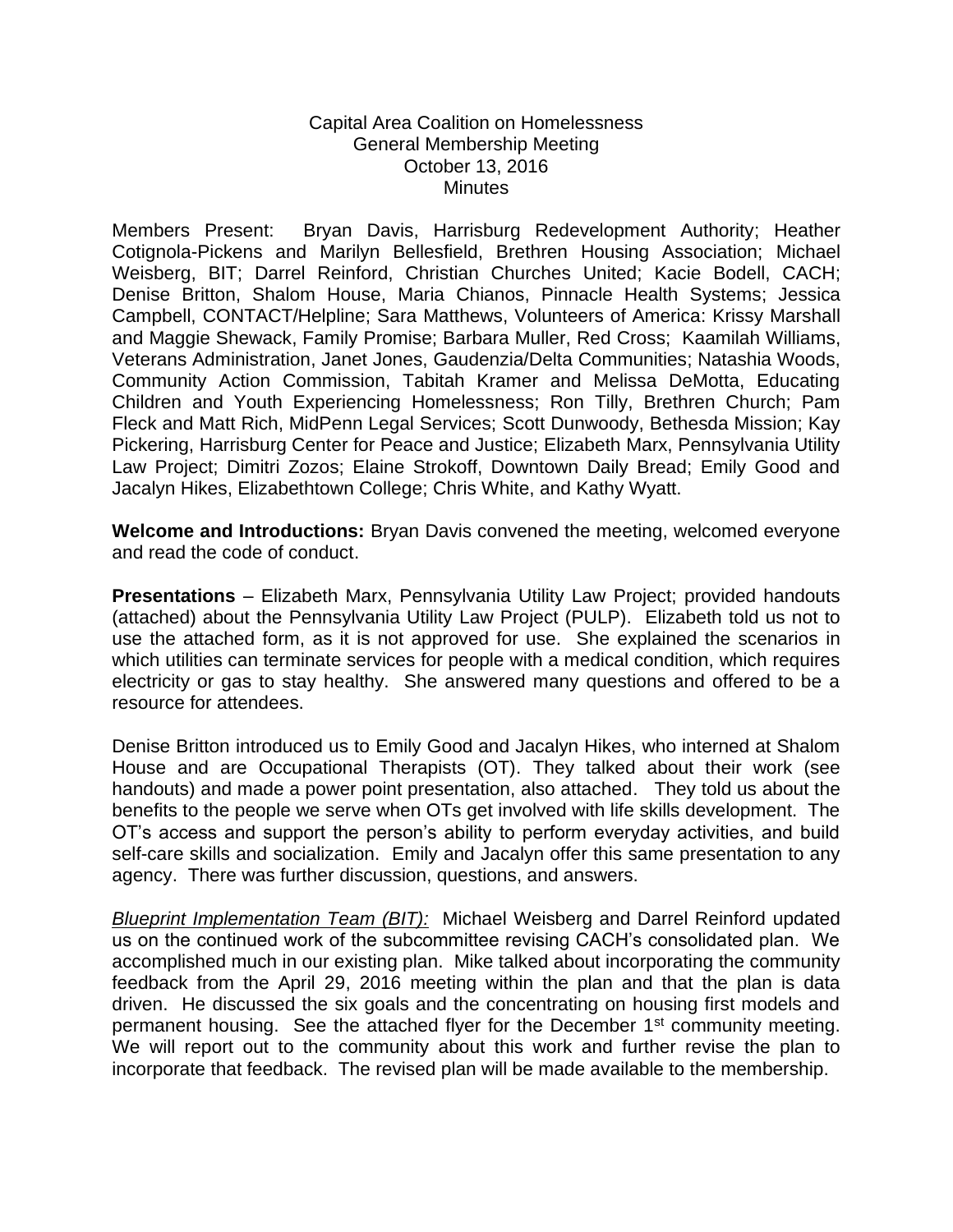## **Committee Reports:**

*Community Conversations –* Denise Britton announced the next meeting of this committee to be on November 16, 2016 at the new Hope Church. The committee is working on a map of who, what and where activities to serve the community are happening in the faith community.

*Homeless Prevention –* Maria Chianos told us that the committee is reviewing the draft consolidated plan and how it can integrate community input into the committee's work.

*Housing* – Mike Weisberg said that this committee is doing the same task. In addition, the committee is exploring the provision of single room occupancy and researching what exist in Harrisburg. The Housing Authority of Dauphin County has changed its preference list to be coordinated with HMIS. In addition, they are looking at ensuring that services follow the client that is housed, not the program.

*Public Information and Education* – Natasha Woods volunteered for this committee. The next meeting is October 17<sup>th</sup> at 2:00 pm at Brethren Housing Association. The committee is revising the power point presentation developed by the BIT.

*Service Delivery/Data Collection* - Heather Cotignola-Pickens volunteered to chair this committee. The group is working on the coordinated assessment and the next meeting is November 1<sup>st</sup>. George Payne will send an invite to providers.

*Project Homeless Connect* (PHC) – Deb Ritchey reported that we served 247 homeless and nearly homeless guests at the 2016 PHC. 161 of those were homeless. Case management is provided by Kacie Bodell, Maria Chianos, Kelly Gollick and her interns, and Deb. Case management done by Maria Chianos resulted in 49 guests needing medical attention being referred to either Hamilton Health Center for reconnecting with their PCP or the Kline Health Center, which is taking new patients.

CCIMS –Deb Ritchey reported that we will submit an Annual Homeless Analysis Report to HUD based on HMIS

## **Service Gaps, New Opportunities, and Announcements:**

Deb Ritchey reported on the activities taking place in Northern Dauphin County. The community will outreach to its neighbors about homelessness in that part of the county at a November 12th event.

Chris White distributed the attached brochure about the Capital Area Service of Narcotics Anonymous.

Denise Britton told us that the Hershey Medical Center has a Community Outreach Team. They invited us to participate in a training event to assess our organization and